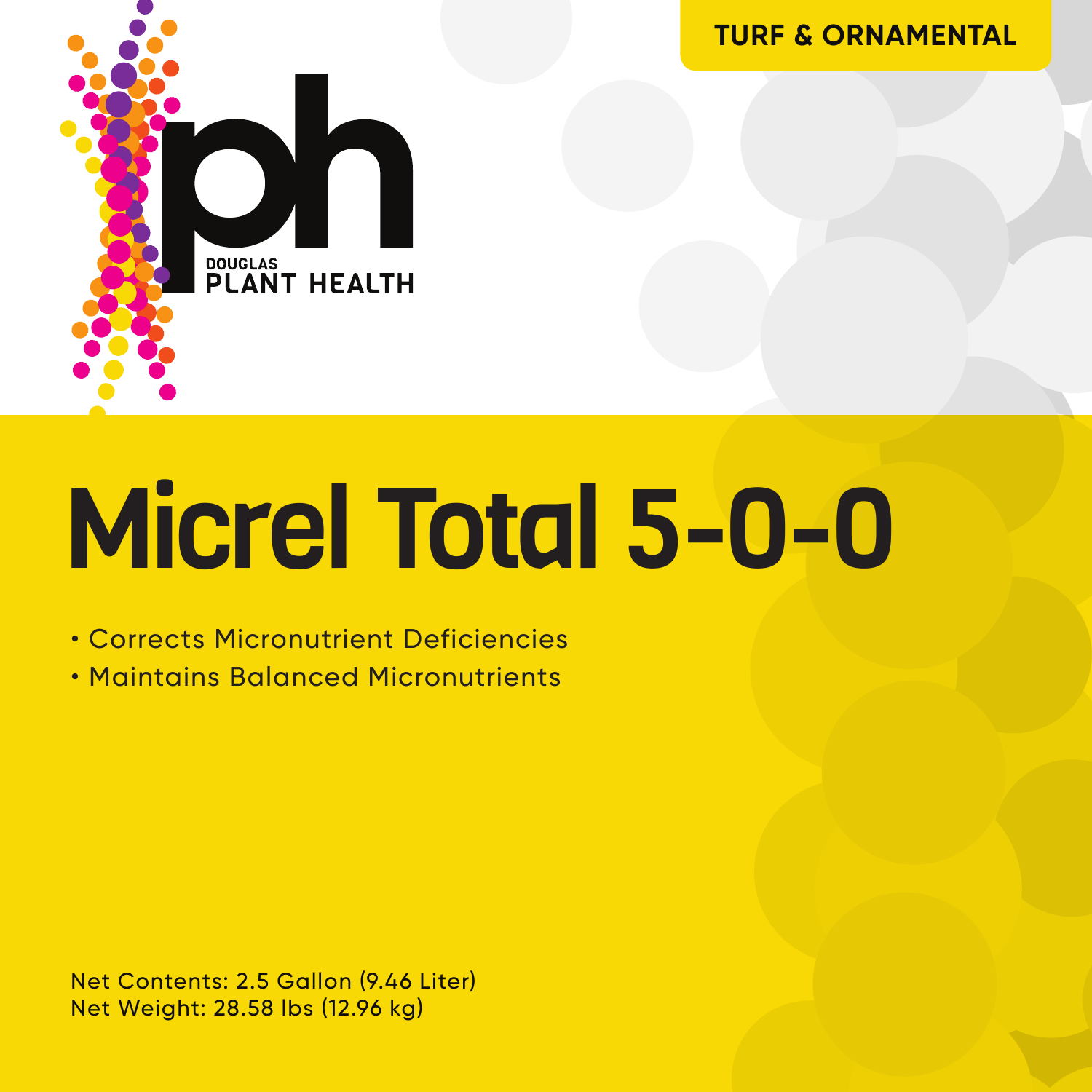# **Micrel Total 5-0-0**

#### F002873 **Label**

**OPEN Resealable** 

## **Guaranteed Analysis:**

Derived From: Ferrous Sulfate, Manganese Sulfate, Copper Sulfate, Zinc Sulfate, Magnesium Sulfate, Boric Acid, Urea, Iron Citrate, Manganese Citrate, Copper Citrate, Zinc **Citrate** 

#### **Product Specifications:**

| Weight per gallon 11.43 lbs. |  |  |  |  |  |  |  |  |  |
|------------------------------|--|--|--|--|--|--|--|--|--|
|                              |  |  |  |  |  |  |  |  |  |
|                              |  |  |  |  |  |  |  |  |  |

## **Product Description:**

Micrel Total is a product that contains 6 chelated micronutrients. Micrel Total is designed to be absorbed quickly and contains chelated iron for use on multiple species of plants.

Condition of Sale and Warranty: Douglas Plant Health, Inc. warrants that the product conforms to its chemical description and is reasonably fit for the purpose stated on the label only when used in accordance with label directions under normal conditions of use. Handling, storage and use of the product by Buyer or User are beyond the control of Douglas Plant Health and Seller. Risks such as crop injury or other unintended consequences resulting from, but not limited to, weather or soil conditions, presence of other materials, disease, pests, drift to other crops or property, or failure to follow label directions will be assumed by Buyer or User. IN NO CASE WILL DOUGLAS PLANT HEALTH, INC OR SELLER BE HELD LIABLE FOR CONSEQUENTIAL, SPECIAL, OR INDIRECT DAMAGES RESULTING FROM THE HANDLING, STORAGE OR USE OF THIS PRODUCT

# **Dilution / Mixing:**

Dilute tank mix with water prior to adding Micrel Total. Never mix concentrate technical materials together, always dilute first with water. Be sure to read all labels carefully. Always provide sufficient water. Be sure each product is mixed well before adding next product. Do a jar test to assure compatibly.

| FIRST AID: Get medical advice/attention if you feel unwell.                                                                                                                                                                                  |                                                                                                                                                                                      |  |  |  |  |
|----------------------------------------------------------------------------------------------------------------------------------------------------------------------------------------------------------------------------------------------|--------------------------------------------------------------------------------------------------------------------------------------------------------------------------------------|--|--|--|--|
| IF SWALLOWED:                                                                                                                                                                                                                                | Call a poison center or doctor. Rinse mouth, Get medical<br>advice/attention if you feel unwell.                                                                                     |  |  |  |  |
| IF IN EYES:                                                                                                                                                                                                                                  | Rinse cautiously with water for several minutes. Remove<br>contact lenses, if present and easy to do. Continue rinsina.<br>If eye irritation persists: Get medical advice/attention. |  |  |  |  |
| Wash with plenty of water and soap. Take off<br>IF ON SKIN:<br>contaminated clothing and wash before reuse. If skin<br>irritation persists: Get medical advice/attention.                                                                    |                                                                                                                                                                                      |  |  |  |  |
| You may also contact 1-352-323-3500 day or night for emergency treatment information. If<br>medical advice is needed, have product container or label at hand (P101), Keep out of reach of<br>children (P102), Read label before use (P103). |                                                                                                                                                                                      |  |  |  |  |
| STORAGE: Keep containers tightly closed in a dry, cool and well-ventilated space.                                                                                                                                                            |                                                                                                                                                                                      |  |  |  |  |
| DISPOSAL: Dispose of contents/container in accordance with local/regional/national/<br>international regulations. Do not reuse container.                                                                                                    |                                                                                                                                                                                      |  |  |  |  |
| Dispose of contents/container to an approved waste disposal plant.                                                                                                                                                                           |                                                                                                                                                                                      |  |  |  |  |
| HANDLING: Wash face, hands and any exposed skin thoroughly after handling. Do not eat, drink<br>or smoke when using this product. Wear protective gloves/protective clothing/eye protection/                                                 |                                                                                                                                                                                      |  |  |  |  |

The following precautionary statements and pictograms are based on the Globally Harmonized System of classification and labeling of chemicals (GHS) and are mandated by the Occupational Safety and Health Administration (OSHA).

face protection. Do not breath dust/fumes/gas/mist/vapors/spray. Very toxic to aquatic life

#### **Warning**

with long lasting effects.



Harmful if swallowed Causes skin irritation Causes serious eye irritation May cause damage to organs through prolonged or repeated exposure

#### **Douglas Plant Health**

1550 E. Old 210 Highway Liberty, MO 64068 (800) 648-7626 www.DouglasPlantHealth.com



Information regarding the contents and levels of metals in this product is available on the internet at http://www.aapfco.org/metals.html

Information about the components of this lot of fertilizer may be found by writing to Douglas Plant Health, 1550 E. Old 210 Hwy, Liberty, MO 64068 and giving the lot number which is found on the packaging.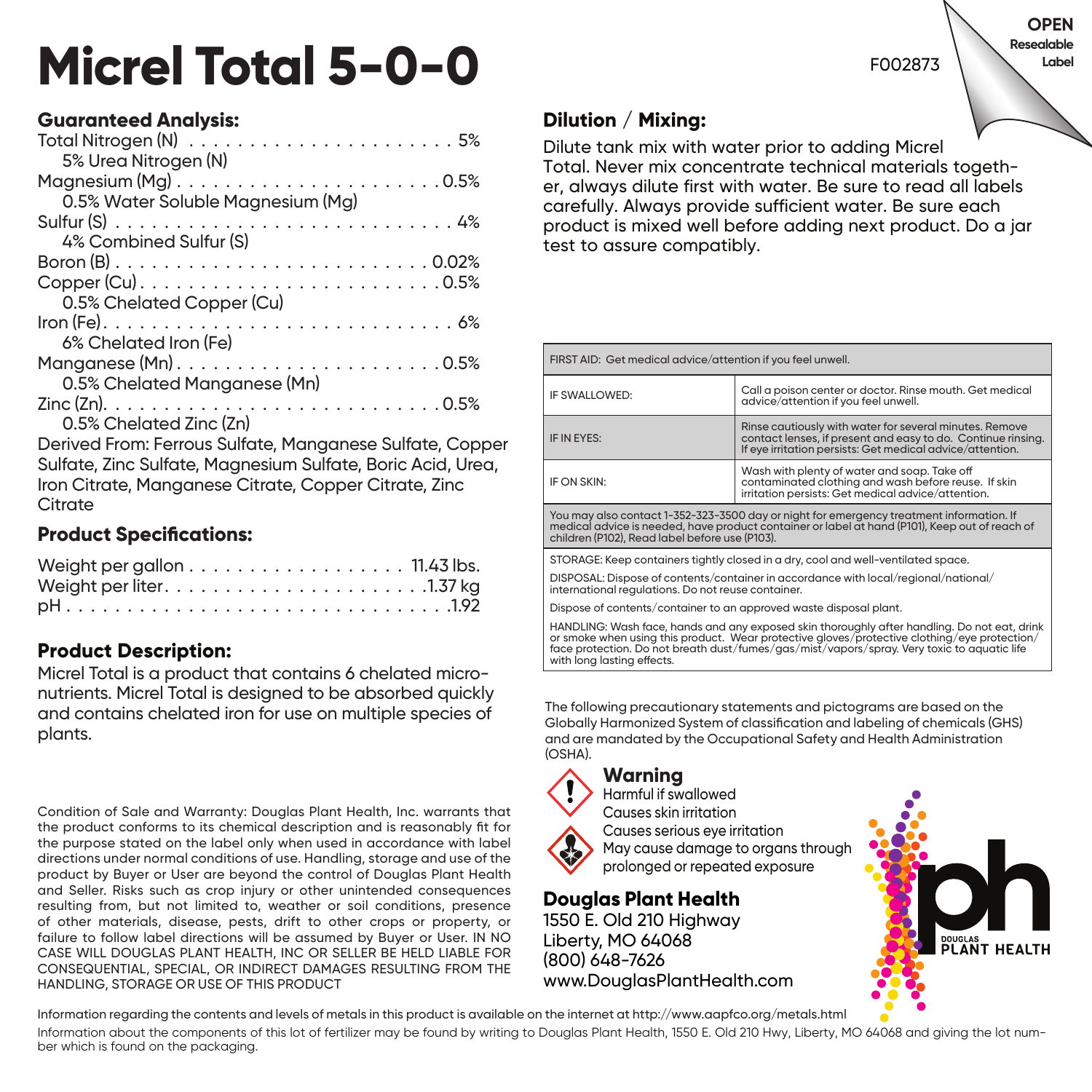| <b>Turf Applications</b>                                                                                                                      |                                                                    |                                                   |                                                                                                                                                                                   |                             |  |  |  |  |  |
|-----------------------------------------------------------------------------------------------------------------------------------------------|--------------------------------------------------------------------|---------------------------------------------------|-----------------------------------------------------------------------------------------------------------------------------------------------------------------------------------|-----------------------------|--|--|--|--|--|
| Application                                                                                                                                   |                                                                    |                                                   | Rate                                                                                                                                                                              | Frequency/Notes             |  |  |  |  |  |
| Tees, Greens, All Types of<br>Warm and Cool Season<br>Grasses                                                                                 |                                                                    |                                                   | 0.75 - 4 oz per 1,000 sq. ft. in .5-2 gallons of<br>water (20-120 ml / 100 m <sup>2</sup> )                                                                                       | Apply every 7-21 days       |  |  |  |  |  |
| Fairways                                                                                                                                      |                                                                    |                                                   | 0.75 -1.5 oz. per 1,000 sq ft in .5-2 gallons of<br>water (20-120 ml / 100 m <sup>2</sup> )                                                                                       | Apply every 7-28 days       |  |  |  |  |  |
|                                                                                                                                               |                                                                    |                                                   | Tree, Shrub & Ornamental Applications                                                                                                                                             |                             |  |  |  |  |  |
| $1$ pint $-1$ gt in 50-100 gallons of water<br><b>Foliar Spray</b><br>(475 - 950 ml in 200-375 L water)                                       |                                                                    |                                                   |                                                                                                                                                                                   |                             |  |  |  |  |  |
| Corrective: 3 ounces per inch of trunk DBH in 2 gallons of water. Thoroughly drench soil under<br>canopy (90 ml per 8 L water)<br>Soil Drench |                                                                    |                                                   |                                                                                                                                                                                   |                             |  |  |  |  |  |
| Maintenance: 2 oz per inch of trunk DBH in 2 gallons of water (60 ml per 8 L water)                                                           |                                                                    |                                                   |                                                                                                                                                                                   |                             |  |  |  |  |  |
|                                                                                                                                               |                                                                    |                                                   | Correction of Micronutrient Deficiencies & Maintenance of Micronutrient Levels                                                                                                    |                             |  |  |  |  |  |
|                                                                                                                                               | <b>Plant Type</b>                                                  |                                                   | <b>Application Rate</b>                                                                                                                                                           |                             |  |  |  |  |  |
| hanging baskets, perennials,                                                                                                                  | All types of greenhouse<br>crops, plugs, annuals,<br>vegetables    |                                                   | [Foliar Spray: 1/2-2 pints per 50-100 gal of water (235-950 ml) per 200-375 L water)<br>8 oz - 32 ounces per gallon stock tank with injector ratio of 1:100                       |                             |  |  |  |  |  |
| Foliage, Field-Grown Nursery                                                                                                                  | & Flowering Ornamentals,<br><b>Stock And Trees</b><br>Applications |                                                   | Containerized Crops, Woody Foliar Spray: 1/2-2 pints per 50-100 gal of water (235-950 ml) per 200-375 L water)<br>Thoroughly spray to point of run-off.<br>Apply every 2-4 weeks. |                             |  |  |  |  |  |
| Landscape Planting Applications                                                                                                               |                                                                    |                                                   |                                                                                                                                                                                   |                             |  |  |  |  |  |
| 1 - 2 quarts in 100 gallons of water<br>(500 ml - 1 liter in 100 liters water)<br><b>Foliar Spray</b>                                         |                                                                    |                                                   |                                                                                                                                                                                   |                             |  |  |  |  |  |
| Soil Drench<br>2 - 5 ounces per gallon of water. Thoroughly drench soil around area (16 - 39 ml in 1 liter water)                             |                                                                    |                                                   |                                                                                                                                                                                   |                             |  |  |  |  |  |
| Greenhouse & Nursery Injection Ratio                                                                                                          |                                                                    |                                                   |                                                                                                                                                                                   |                             |  |  |  |  |  |
| <b>Injector Ratio</b><br><b>PPM Desired</b>                                                                                                   |                                                                    | Rate per gallon stock tank to deliver desired PPM |                                                                                                                                                                                   |                             |  |  |  |  |  |
| 50 PPM Nitrogen<br>1:100<br>60 PPM Iron<br>5 PPM Mg, Cu, Mn, Zn                                                                               |                                                                    |                                                   |                                                                                                                                                                                   | 20 oz per gallon stock tank |  |  |  |  |  |

NOTE: DO NOT APPLY NEAR WATER, STORM DRAINS, OR DRAINAGE DITCHES. DO NOT APPLY IF HEAVY RAIN IS EXPECTED. APPLY THIS PRODUCT ONLY TO YOUR LAWN/GARDEN, AND SWEEP ANY PRODUCT THAT LANDS ON THE DRIVEWAY, SIDE-WALK, OR STREET, BACK ONTO YOUR LAWN/GARDEN.